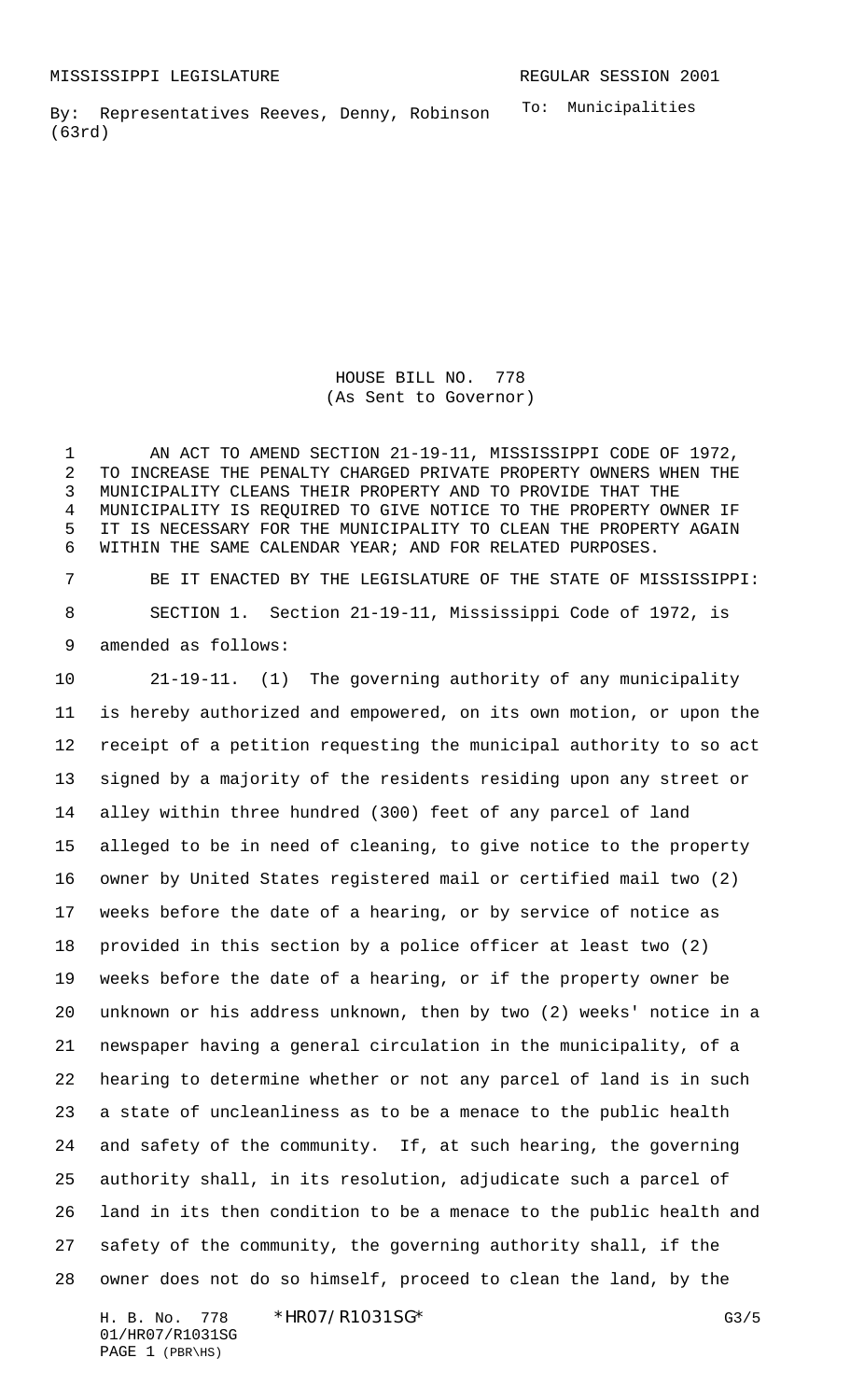H. B. No. 778 \*HR07/R1031SG\* 01/HR07/R1031SG PAGE 2 (PBR\HS) use of municipal employees or by contract, by cutting weeds; filling cisterns; removing rubbish, dilapidated fences, outside toilets, dilapidated buildings and other debris; and draining cesspools and standing water therefrom. Thereafter, the governing authority may, at its next regular meeting, by resolution adjudicate the actual cost of cleaning the property and may also impose a penalty of Two Hundred Fifty Dollars (\$250.00) or twenty-five percent (25%) of such actual cost, whichever is more. The cost and any penalty may become a civil debt against the property owner, or, at the option of the governing authority, an assessment against the property. The cost assessed against the property means the cost to the municipality of using its own employees to do the work or the cost to the municipality of any contract executed by the municipality to have the work done. The action herein authorized shall not be undertaken against any one (1) parcel of land more than five (5) times in any one (1) calendar year, and the expense of cleaning of said property shall not exceed an aggregate amount of Ten Thousand Dollars (\$10,000.00) per year, or the fair market value of the property subsequent to cleaning, whichever is less. If it is determined by the governing authorities of a municipality that it is necessary to clean a parcel of land more than once within a calendar year, then the municipality may clean such property provided notice to the property owner is given by United States regular mail to the last known address at least ten (10) days before cleaning the property. The governing authorities of a municipality may assess the same penalty for each time they clean as otherwise provided in this section. The penalty provided herein shall not be assessed against the State of Mississippi upon request for reimbursement under Section 29-1-145, nor shall a municipality clean a parcel owned by the State of Mississippi without first giving notice. (2) In the event the governing authority declares, by resolution, that the cost and any penalty shall be collected as a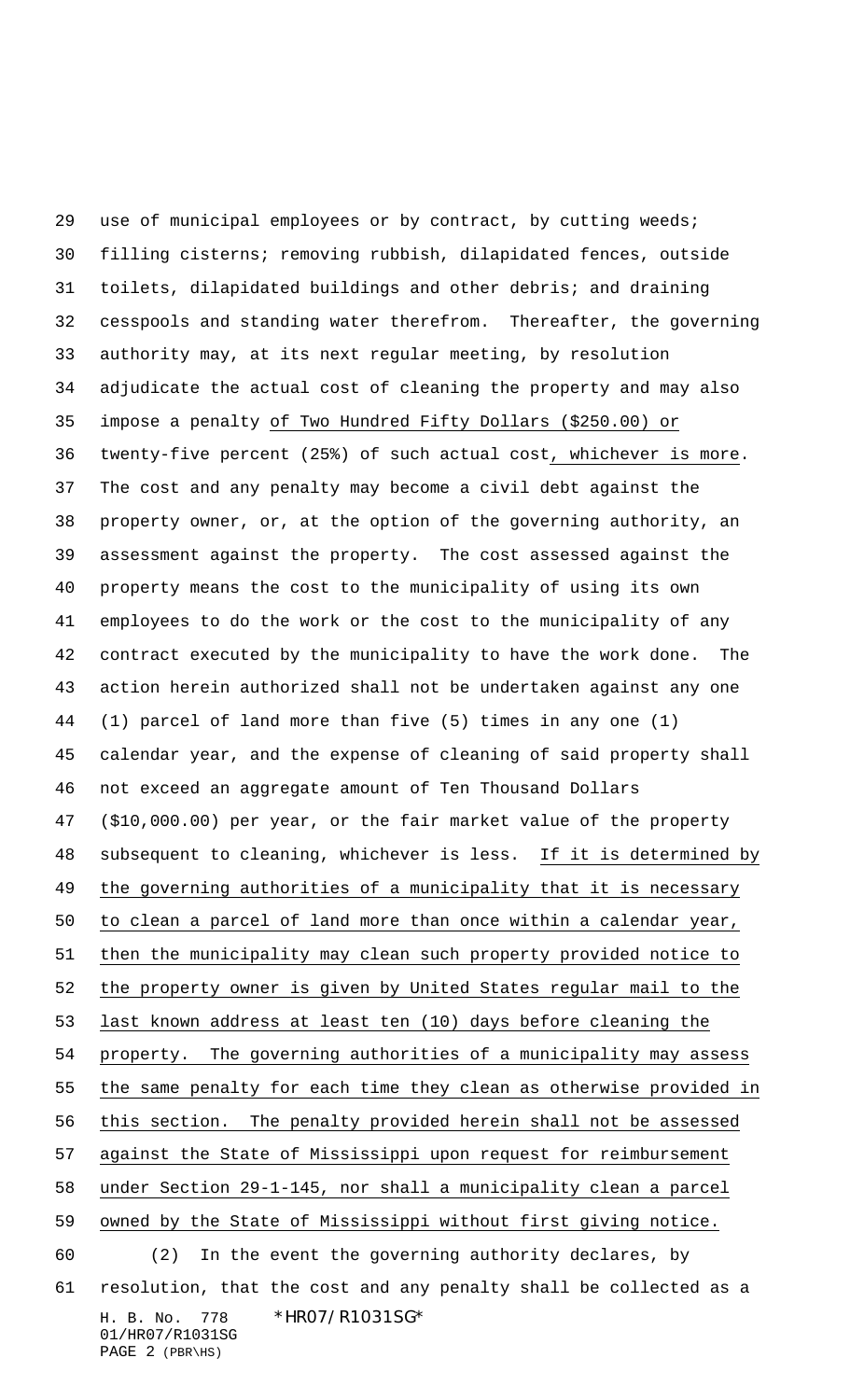civil debt, the governing authority may authorize the institution of a suit on open account against the owner of the property in a court of competent jurisdiction in the manner provided by law for the cost and any penalty, plus court costs, reasonable attorney's fees and interest from the date that the property was cleaned.

 (3) In the event that the governing authority does not declare that the cost and any penalty shall be collected as a civil debt, then the assessment above provided for shall be a lien against the property and may be enrolled in the office of the circuit clerk of the county as other judgments are enrolled, and the tax collector of the municipality shall, upon order of the board of governing authorities, proceed to sell the land to satisfy the lien as now provided by law for the sale of lands for delinquent municipal taxes.

 (4) All decisions rendered under the provisions of this section may be appealed in the same manner as other appeals from municipal boards or courts are taken.

 (5) The police officer's return on the notice may be in one (1) of the following forms:

81 (a) Form of personal notice:

H. B. No. 778 \*HR07/R1031SG\* 01/HR07/R1031SG PAGE 3 (PBR\HS) "I have this day delivered the within notice personally, by delivering to the within named property 84 owner, \_\_\_\_\_\_\_\_\_\_\_\_\_\_\_\_ (here state name of party summoned), a true copy of this notice. 86 This, the 100 day of 20 20 \_\_\_\_\_\_\_\_\_\_\_\_\_\_\_\_\_\_\_\_\_\_\_\_\_\_\_\_\_\_ (Police Officer)" 88 (b) Form of notice where copy left at residence: "I have this day delivered the within notice to 90 \_\_\_\_\_\_\_\_\_\_\_\_\_\_\_, within named property owner, by leaving a true copy of the same at his (or her) usual place of abode in my municipality, with 93 \_\_\_\_\_\_\_\_\_\_\_\_\_\_\_\_, his (or her) (here insert wife, husband, son, daughter or some other person, as the case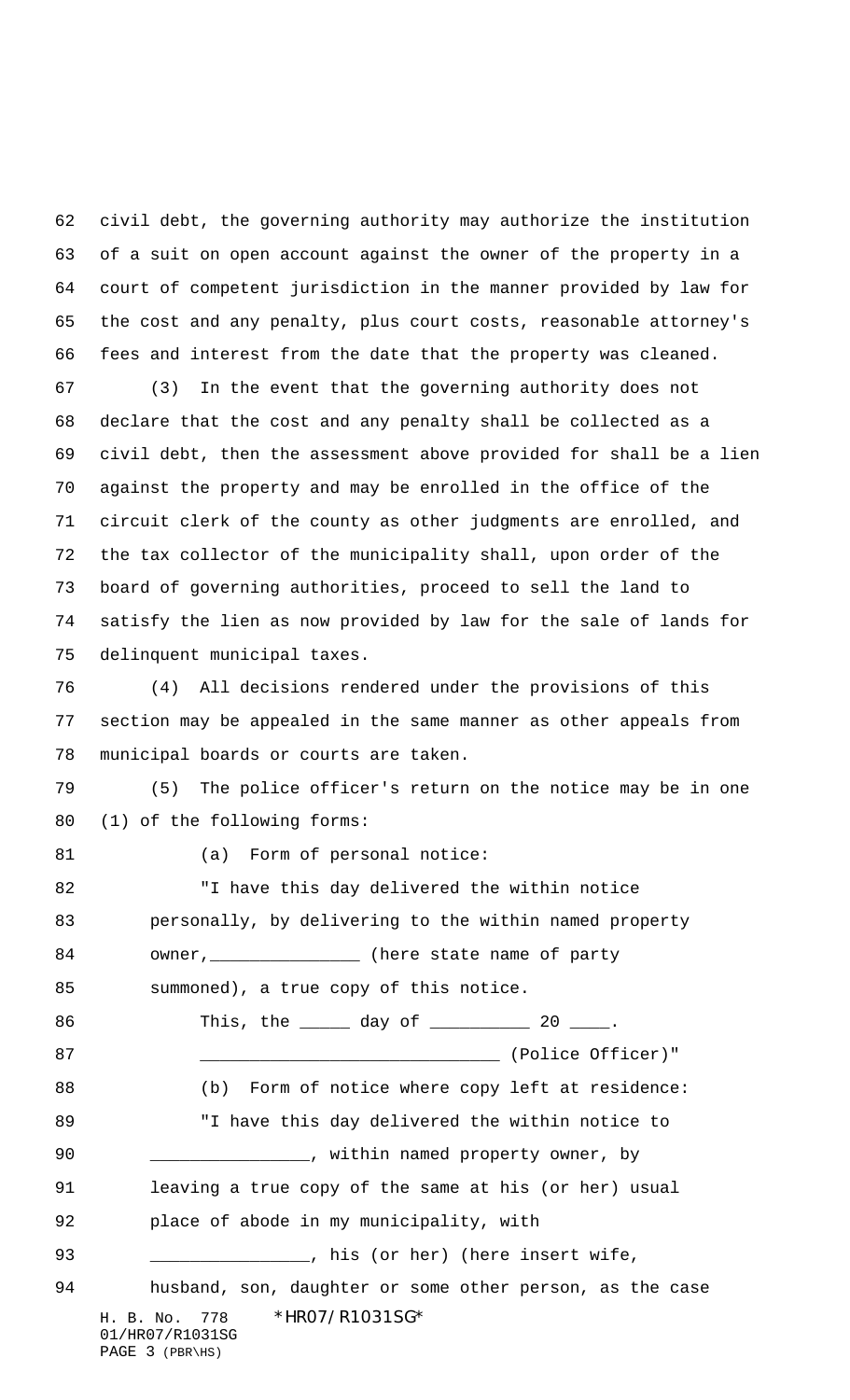may be), \_\_\_\_\_\_\_\_\_\_\_\_\_\_\_\_ a member of his (or her) family above the age of sixteen (16) years, and willing 97 to receive such copy. The said property owner is not 98 found in my municipality. 99 This, the 10 day of 20 20 \_\_\_\_\_\_\_\_\_\_\_\_\_\_\_\_\_\_\_\_\_\_\_\_\_\_\_\_\_ (Police Officer)" (c) Form of return when property owner not found within municipality and is a nonresident thereof: "I have this day attempted to deliver the within 104 motice to \_\_\_\_\_\_\_\_\_\_\_\_\_\_\_, the within named property owner, and after diligent search and inquiry, I failed 106 to find the same property owner within my municipality, nor could I ascertain the location of any residence of 108 the property owner within my municipality. 109 This, the 102 day of 20 20 20. \_\_\_\_\_\_\_\_\_\_\_\_\_\_\_\_\_\_\_\_\_\_\_\_\_\_\_\_\_\_\_\_ (Police Officer)" The first mode of notice should be made, if it can be; if not, then the second mode should be made, if it can be; and the return of the second mode of service must negate the officer's ability to make the first. If neither the first nor second mode of service can be made, then the third mode should be made, and the return thereof must negate the officer's ability to make both the first and second. In the event the third mode of service is made, then service shall also be made by publication as provided in subsection (1) of this section. (6) The officer shall mark on all notices the day of the receipt thereof by him, and he shall return the same on or before the day of the hearing, with a written statement of his proceedings thereon. For failing to note the time of the receipt of notice or for failing to return the same, the officer shall forfeit to the party aggrieved the sum of Twenty-five Dollars (\$25.00).

H. B. No. 778 \*HR07/R1031SG\* 01/HR07/R1031SG PAGE 4 (PBR\HS)